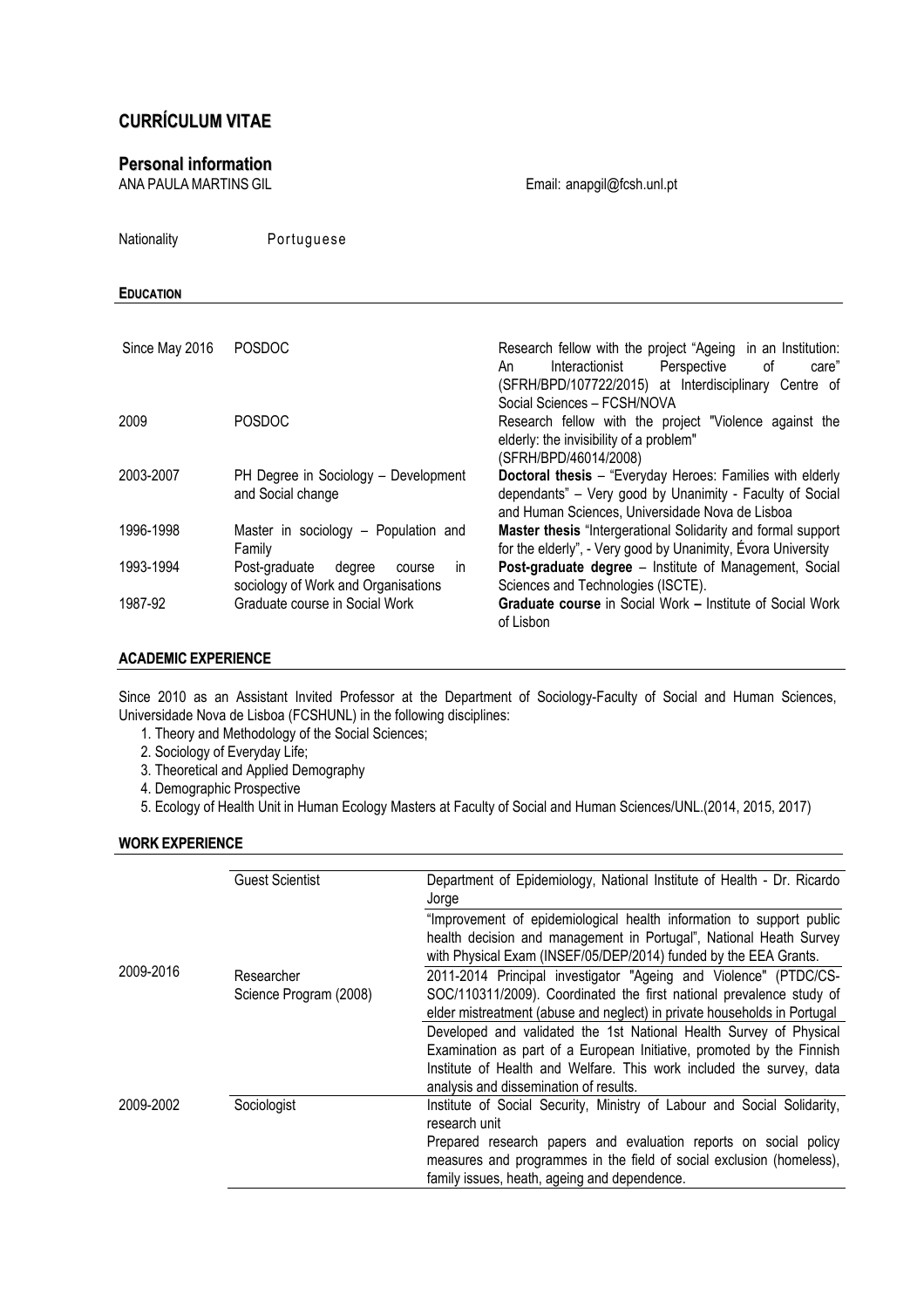|             |                                                                                                                  | The elaboration of indicators (quantitative and qualitative), data<br>collection, organisation and interpretation of data form.                                                                                                   |
|-------------|------------------------------------------------------------------------------------------------------------------|-----------------------------------------------------------------------------------------------------------------------------------------------------------------------------------------------------------------------------------|
| 1995 - 1999 | Assistant Professor                                                                                              | Teaching and supervising social research. Organised a research in<br>social sciences and social policy seminar at the Institute of Social Work,<br>Beja, Portugal                                                                 |
| 1999        | Assistant Professor                                                                                              | Assistant Professor – Sociology of Education – $4th$ year of the course of<br>Mathematics at the Faculty of Sciences of Lisbon                                                                                                    |
| 2000-2002   | Director for internal quality<br>control and training human<br>resources in a service<br>company for the elderly | The main activities were the conception and implementation of the<br>company quality control system, training programmes and evaluation of<br>human resources. Highgrove, a residential Club (Amorim Group) in<br>Porto, Portugal |
| 1993 - 1995 | Social Worker                                                                                                    | Organisation and supervising care services to the elderly - Social<br>Complex belonging to the Army, a care home for retired military staff in<br>Lisbon                                                                          |
| 1993        | Professional<br>training<br>in<br>social education                                                               | Foyer Chaillot des Jeunes Travailleuse in Paris                                                                                                                                                                                   |

#### Thesis

- Ana Paula Martins Gil, (2007) "Everyday Heroes: Families with Elderly Dependants", Doctoral Thesis in Sociology at the Faculty of Social and Human Sciences, Universidade Nova de Lisboa.
- Ana Paula Martins Gil, (1998) "Intergerational Solidarities and Formal Support for the Elderly", Master thesis in Sociology Family and Population, Évora University.

#### Books

- Gil, Ana P., Santos, Ana. J., Kislaya, I., Nicolau, R. et. al. (2014), Ageing and Violence, Instituto Nacional de Saúde Doutor Ricardo Jorge, ISBN 978-972-8643-88-1, http://www.insa.min-saude.pt/publicacao-envelhecimento-e-violencia/
- Gil, Ana.P. (2010) Everyday Heroes: Families with Elderly Dependants", Doctoral Thesis in Sociology published by the Calouste Gulbenkian Foundation and the Foundation for Science and Technology. ISBN 978-972-31-1314-3, http://www.montra.gulbenkian.pt/content.aspx?contentid=847DB10E-8113-4639-A522- E5ED3E8C331D&channelid=1FBCBBC4-DC85-440C-B193-CA4DFC259BEE&schemaid=F4925399-2C83-4518-84D3- 9C84DDCF3706
- Gil, Ana. (Col.), National study on the homeless: "without-roof: (in) visibility realities" (2006), Institute of Social Security, I.P., (POAT), ISBN: 9729998639.
- Gil Ana (col.), (2005), Social Situation of Alzheimer's patients an exploratory study, Institute of Social Security, I.P., Fundação Montepio Geral, http://www4.seq-social.pt/documents/10152/13331/situacao social doentes alzeimer.

# Book chapters

- Gil, A.P. (2018), Os cuidados familiares à luz da teoria da ambivalência sociológica: "Os dois lados da moeda" in Quartilho, M. (org.) "Psiquiatria Social e Cultural: Diálogos e Convergência", Editora Almedina (no prelo).
- Gil, Ana Paula; Santos, Ana João; Kislaya, Irina, (2017) Chapter 11. Self-reporting by older adults as victims of violence in Portugal: the remaining taboo issue in Interpersonal Violence – Differences and Connections, Edited by Marita Husso, Tuija Virkki, Marianne Notko, Helena Hirvonen, Jari Eilola, Routledge, ISBN -978-I-138-64491-5., p. 170-184.
- Gil AP, Santos AJ, Santos C (2013) Ethical and methodological issues in violence against elderly people in Portugal: an intersection between sociological and epidemiological research. In Paoletti I, Tomas MI, Menendez, F (eds) Practices of ethics: an empirical approach to ethics in social sciences research, Cambridge Scholars Publishing, Newcastle, UK, ISBN: 1- 4438-4745-3., p. 85-114.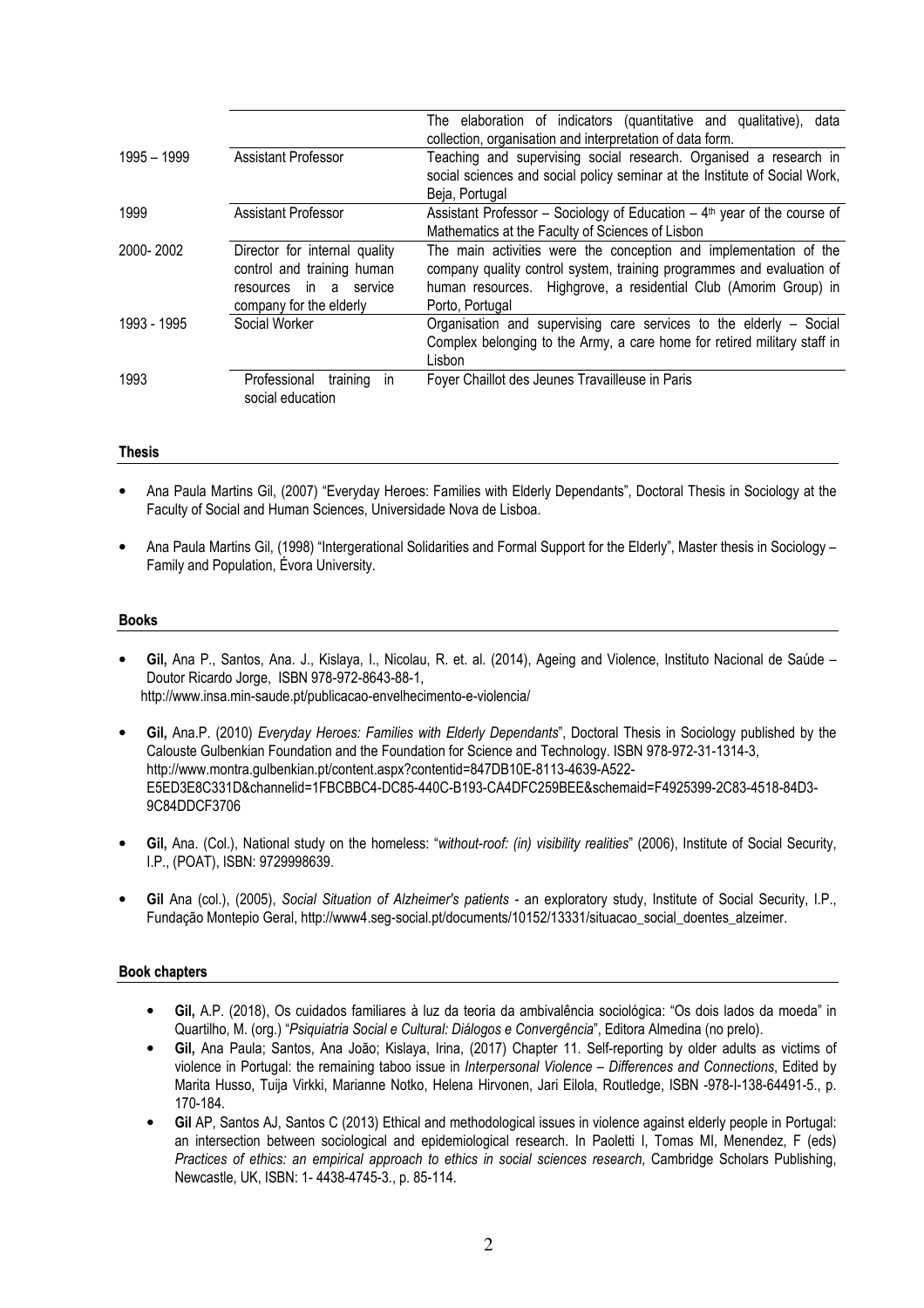- Gil, Ana Paula Gil, (2013) "Volunteering or care work in the family sphere? Controversies around the concept of active aging" in Social Service on Ageing, Lisbon, Ed. Proacter ISBN 978-989-693-028-8, P.106-121.
- Fernandes, A; Gil, P. Gomes, I., Out of the picture. Social invisibility in the last stage of the life trajectory" in Dornelas, A; Oliveira, L; Veloso, L.; Guerreiro, M. D. (ORG). (2010), Invisible Portugal, Lisbon, Mundos Sociais, ISBN: 978-989- 96783-5-4. http://www.mundossociais.com/temps/livros/04\_28\_11\_51\_portugalinvisivelfftindiceint.pdf

# International Articles

- Barreto M1, Kislaya I2, Gaio V2, Paula Rodrigues A2, João Santos A2, Namorado S2, Antunes L2, Ana Paula Gil A2, Manuel Boavida J3, Tavares Ribeiro R3, Clara Silva A4, Vargas P5, Prokopenko T6, Nunes B7, Matias Dias C7; INSEF Research Group. (2018), Prevalence, awareness, treatment and control of diabetes in Portugal: Results from the First National Health Examination Survey (INSEF 2015). Diabetes Review of Clininical Practice. 2018 Apr 4. pii: S0168-8227(17)31867-3. doi: 10.1016/j.diabres.
- Gaio V1, Antunes L2, Namorado S2, Barreto M3, Gil A4, Kyslaya I2, Rodrigues AP2, Santos A2, Bøhler L5, Castilho E6, Vargas P7, do Carmo I8, Nunes B3, Dias CM3 (2017). Prevalence of overweight and obesity in Portugal: Results from the First Portuguese Health Examination Survey (INSEF). Obes Res Clin Pract. 12. pii: S1871-403X(17)30077-7. doi: 10.1016/j.orcp.2017.08.002. [Epub ahead of print] https://www.ncbi.nlm.nih.gov/pubmed/28916268
- Santos, A.J.; Nunes, B.; Kislaya, I.; Gil, A.B.; Ribeiro, O. (2017). Exploring the Correlates to Depression in Elder Abuse Victims: Abusive Experience or Individual Characteristics?. Journal of Interpersonal Violence 1–20, http://journals.sagepub.com/doi/abs/10.1177/0886260517732346?journalCode=jiva.
- A.J. Santos B. Nunes I. Kislaya A.P. Gil O. Ribeiro (2017). Psychological elder abuse: measuring severity levels or potential family conflicts?The Journal of Adult Protection, Vol. 19 Issue: 6, pp.380-393, https://doi.org/10.1108/JAP-06- 2017-0025. http://www.emeraldinsight.com/doi/pdfplus/10.1108/JAP-06-2017-0025.
- Gil, A, P.; Santos, A. J., Kislaya, I., Santos, C.; Mascoli, L.; Ferreira, A.I.; Vieira, D.N., (2015), A sociography of elderly victims of family violence in Portugal, Cad. Saúde Pública - reports in public health, 31 (6): 1234-1246, Rio de Janeiro, Brazil, ISSN 0102-311X.
- Gil, A. P., Santos, A. J., Kislaya, I., (2015) Development of a Culture Sensitive Prevalence Study on Older Adults' Violence: Qualitative Methods Contribution, The Journal of Adult Protection, Vol. 17 Iss: 2, pp.126 – 138, http://dx.doi.org/10.1108/JAP-11-2014-0036. http://www.emeraldinsight.com/doi/full/10.1108/JAP-11-2014-0036
- Gil, Ana Paula; Irina Kislaya; Ana João Santos; Baltazar Nunes; Rita Nicolau, Ana Fernandes (2014), Elder Abuse in Portugal: Findings from the First National Prevalence Study, Journal of Elder Abuse & Neglect, vol. 27, 3:174-195.DOI 10.1080/08946566.2014.953659 in http://dx.doi.org/10.1080/08946566.2014.953659
- Nogueira, P.; Machado, A.; Nicola, P.; Gil, Ana. P., "Mortality Monitoring for Public Health Action in Europe Functions, Attributes and Requirements: perspectives of End-Users and implementers", Eur J Public Health (2010) 20 (suppl 1): 10- 159. doi: 10.1093/eurpub/ckq129:3RD European Public Health Conference Integrated Public Health Amsterdam, 10–13 November 2010 http://eurpub.oxfordjournals.org/content/20/suppl\_1.toc.

# National articles

• Gil, Ana. P .; Santos, A.J .; Nicolau, R .; Santos, C. (2015), Risk factors for violence against older adults: consensus and controversies in prevalence studies, in Revista Configurações, nº 16, p. 75- 95.https://configuracoes.revues.org/2852DOI:10.4000/configuracoes.2852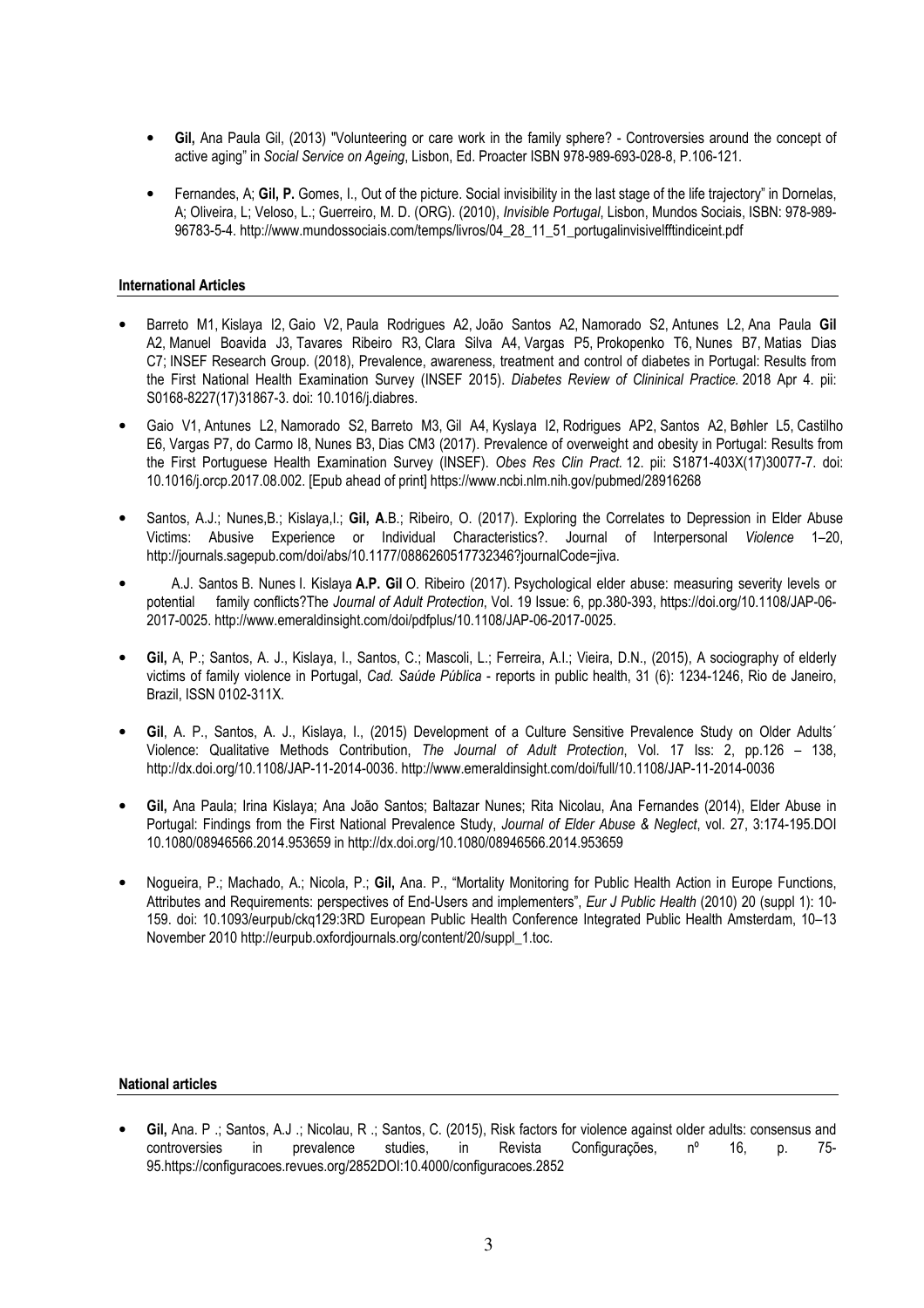- Santos, A.J.; Nicolau, R.; Fernandes, A.; Gil, Ana. P. (2013) Violence against the Elderly: a critical review of the literature",Revista Sociologia – Problemas e Práticas, Sociologia, Problemas e Práticas, 2013;72:53-77, CIES, doi:10.7458/SPP2013722618http://sociologiapp.iscte.pt/fichaartigo.jsp?pkid=10482
	- Marques, R.; Gomes, I.; Faria, P. L.; Gil, Ana. P., (2012) "New Perspective on the Legal Protection of the Elderly Person Victim of Family Violence: a contribution to research in public health", Revista portuguesa de Saúde Pública 2012; 30(2):149-162. Epub 2013 Jan 24. In http://www.elsevier.pt/pt/revistas/-/artigo/perspetivas-atuais-sobreprotecao-juridica-da-pessoa-idosa-90195499
- Gil, Ana. P.; Santos, A. J., "Symbologies around the Ageing process and Victimisation: a qualitative study of the", Revista Sociologia, 2012, Faculdade de Letras da Universidade do Porto, in http://ler.letras.up.pt/uploads/ficheiros/10585.pdf
- Gil, Ana. P.; Santos, A. J., "(In) visibility and paradoxes in violence against the elderly "paper presented at the VII Portuguese Congress of Sociology" – Society, Crisis and reconfigurations, Associação Portuguesa de Sociologia, Porto, 21 June 2012. ISBN: 978-989-97981-0-6. http://www.aps.pt/vii\_congresso/papers/finais/PAP0604\_ed.pdf
- Gil, Ana. P.; Fernandes, Ana Alexandre, "On track neglect: exploratory settings of violence against older persons", Fórum Sociológico, nº. 21, June 2012. http://sociologico.revues.org/471
- Gil, Ana. P. M., "Active Ageing: complementarities and contradictions", Fórum Sociológico nº 17, 2008, Cesnova, p. 25-36. http://sociologico.revues.org/471
- Gil, Ana. P. "Ageing and Intergenerational social networks" in Cadernos de Política Social Networks and solidarities Policies – Globalisation and social policy Social, Portuguese Association of Social Security", nº 1, Jun. de 1999, p. 93-114.

#### Studies, evaluations, reports and plans

2017 Namorado S, Santos J, Antunes L, Kislaya I, Santos AJ, Castilho E, Cordeiro E, Dinis A, Barreto M, Gaio V, Gil AP, Rodrigues AP, Silva AC, Alves CA, Vargas P, Prokopenko T, Nunes B, Dias CM. 1º Inquérito Nacional de Saúde com Exame Físico (INSEF 2015): Determinantes de Saúde. Lisboa: INSA IP, 2017.

Santos AJ, Gil AP, Kislaya I, Antunes L, Braz P, Rodrigues AP, Alves CA, Namorado S, Gaio V, Barreto M, Castilho E, Cordeiro E, Dinis A, Prokopenko T, Silva AC, Vargas P, Nunes B, Dias CM. 1º Inquérito Nacional de Saúde com Exame Físico (INSEF 2015): Cuidados Preventivos. Lisboa: INSA IP, 2017.

2016 Santos AJ, Gil AP, Kislaya I, Antunes L, Barreto M, Namorado S, Gaio V, Nunes B, Dias CM. 1º Inquérito Nacional de Saúde com Exame Físico (INSEF 2015): relatório metodológico. Lisboa: INSA IP, 2016.

Barreto M, Gaio V, Kislaya I, Antunes L, Rodrigues AP, Silva AC, Vargas P, Prokopenko T, Santos AJ, Namorado S, Gil AP, Alves CA, Castilho E, Cordeiro E, Dinis A, Nunes B, Dias CM. 1º Inquérito Nacional de Saúde com Exame Físico (INSEF 2015): Estado de Saúde. Lisboa: INSA IP, 2016.

- 2015 Gil, A.P. (coord.cient.) et.al. (2015). Final report Ageing and Violence (Envelhecimento e Violência). Departamento de Epidemiologia, Instituto Nacional de Saúde Dr. Ricardo Jorge. Lisboa, http://repositorio.insa.pt/handle/10400.18/2584?mode=full
- 2012 Report Pilot Results National Health Examination Survey in Portugal" (January 2012) http://www.ehes.info/manuals/national\_manuals/national\_manual\_Portugal\_EN.pdf
- 2011 The first steps of the European Health Examination Survey in Portugal" EHES Joint Action Progress Report (January 2010 – 30 June 2010).
- 2010 Report EHES -European Health Examination Survey /Portugal
- 2009 Comparative research on social care policy for dependent people in both Portugal and Spain (2009) http://www4.segsocial.pt/documents/10152/13331/conciliacao\_vida\_profissional\_familiar
- 2008 The conception and follow-up of programmes for childhood and adolescence in the context of the Portuguese Governmental Initiative (INIA)
- 2008 Evaluation of public and private domiciliary services for the elderly a new model of financing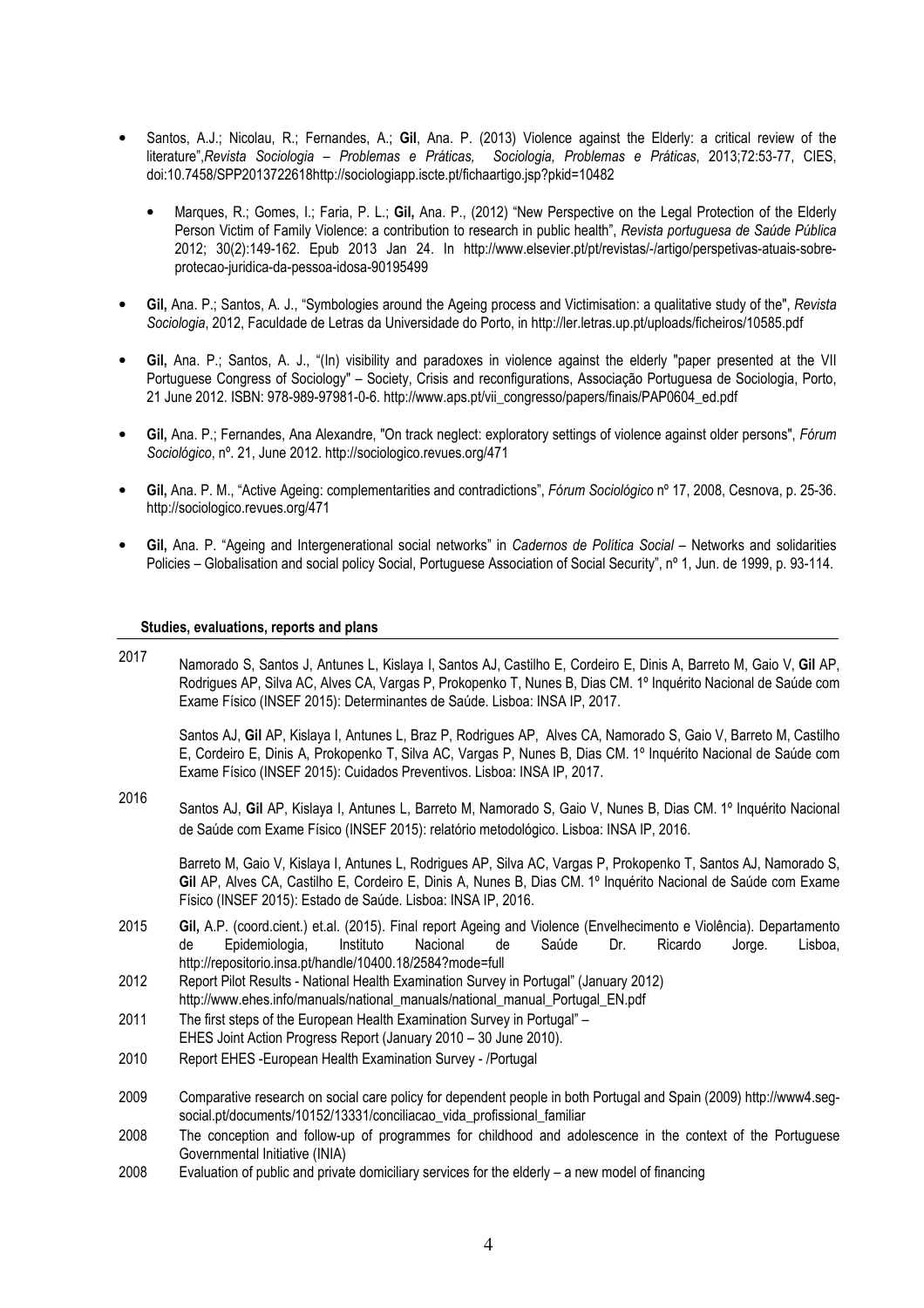# http://www4.seg-social.pt/documents/10152/13328/servicos\_apoio\_domiciliario

- 2007 National Inquiry on work invalidity among Social Security 8.578 beneficiaries (National Service of Invalidity Verification -Ministry of Labour and Social Solidarity) http://www4.segsocial.pt/documents/10152/63350/revista\_pretextos\_34
- 2006 National Evaluation of housing for the elderly National Program on improved welfare housing for the Elderly (PCHI) http://www4.seg-social.pt/documents/10152/27202/programa\_conforto\_habitacional\_pessoas\_idosas\_pch
- 2005 Impact Evaluation of domiciliary services in Integrated Support to the Elderly Programme
- 2004 Ana Paula Gil; Maria de Lourdes Quaresma (2004), MERI Living conditions of older women in Europe Results of the 12 country research project MERI -, Portuguese Report (http://www.own-europe.org/)
- 2005- 2006 National Study on the Homeless:
	- "Without –roof: (In) visibility Realities" (2005) (living rough)
	- "Evaluation of shelters for the homeless" (2007)
- 2007 http://www.seg-social.pt/left.asp?05.18.07.03
- 2005- 2006 Participation in the Ministry group network of Long Term Care (Ministry of Health and Ministry of Labour and Social Solidarity
- 2004 2005 Study on the Social Situation of 846 Families caring for Alzheimer and Parkinson sufferers (2004 - 2005) http://www4.seg-social.pt/documents/10152/13331/situacao\_social\_doentes\_alzeimer.
- 2003 National Evaluation of Families taking care of children in situations of risk.
- 2000- 2005<br>2002 Statistical analysis of data for PAII (Integrated Support to the Elderly Programme) - Annual activities report 2000 – 2005
- 2002 Evaluation of care institutions for the elderly and their residents (Grandfather Plan, Social Development Institute)

#### Conferences papers

Gil, AP, A conceptual model to approach Elder Abuse and Neglect in residential care settings,

Paper that was discussed at a paper-based session in the "Transforming Care Conference" to be held in Milan from 26th to 28th 2017, http://www.transforming-care.net/http://www.transforming-care.net/wp-content/uploads/2017/06/TP26\_b-Gil.pdf

Gil, AP "A conceptual model to approach Elder Abuse and Neglect in residential care settings: An Exploratory Study of professionals' perceptions from an Inspection Service, International conference "Interpersonal Violence Interventions - Social and Cultural Perspectives, University of Jyväskylä, Jyväskylä, Finlandia (14-16 June) – https://congress.cc.jyu.fi/ipvi2017/schedule/pdf/1137.pdf

https://congress.cc.jyu.fi/ipvi2017/schedule/session/session33.html

Gil, A.P Ageing in Institution: ambivalences around the care provision, International conference "Interpersonal Violence Interventions - Social and Cultural Perspectives, University of Jyväskylä, Jyväskylä, Finlandia (14-16 June). https://congress.cc.jyu.fi/ipvi2017/schedule/pdf/1056.pdf, https://congress.cc.jyu.fi/ipvi2017/schedule/session/session55.html

Gil, A. P. "Elder abuse and neglect in institutional settings in Portugal: Between the normative and ambivalences around the problem". Workshop "Politic management of difficult body by health staff, Education and Social Work", Edifício ID do CICS.NOVA (FCSH-UNL), 28-30 de November 2017. Commission Organi.: Catarina Delaunay / Inês Pedro Vicente / Mariana Oliveira Dias Comissão Científica: José Manuel Resende / Catarina Delaunay

Kislaya, Irina; Rodrigues, Ana P; Barreto, Marta; Gaio, Vânia; Antunes, Liliana; Santos, Ana J; Namorado, Sónia; Gil, Ana P; Nunes, Baltazar; Dias, Carlos M. Socio-economic inequalities in wrong auto report of arterial hypertension in Portugal: Results of the 1º National Health Survey with physical exam (INSEF),V National Congress of Public Health,Porto, 16-17 de February 2017 .

B Nunes, M Barreto, AP Gil, I Kislaya, S Namorado, L Antunes, V Gaio, AJ Santos, AP Rodrigues, C Alves Alves, E Castilho, E Cordeiro, A Dinis, T Prokopenko, AC Silva, P Vargas, H Lyshol, CM Dias. "The first Portuguese National Health Examination Survey: design, planning and implementation", V National Congress of Public Health, Porto, Portugal, 16-17 de February 2017.

Barreto M, Kislaya I, Rodrigues AP, Gaio V, Antunes L, Santos AJ, Namorado S, Gil AP, Nunes B, Dias CM. "Diabetis prevalence in Portugal: Results of the National Health Examination Survey (INSEF 2015)", V National Congress of Public Health, Porto, Portugal, 16-17 de February 2017.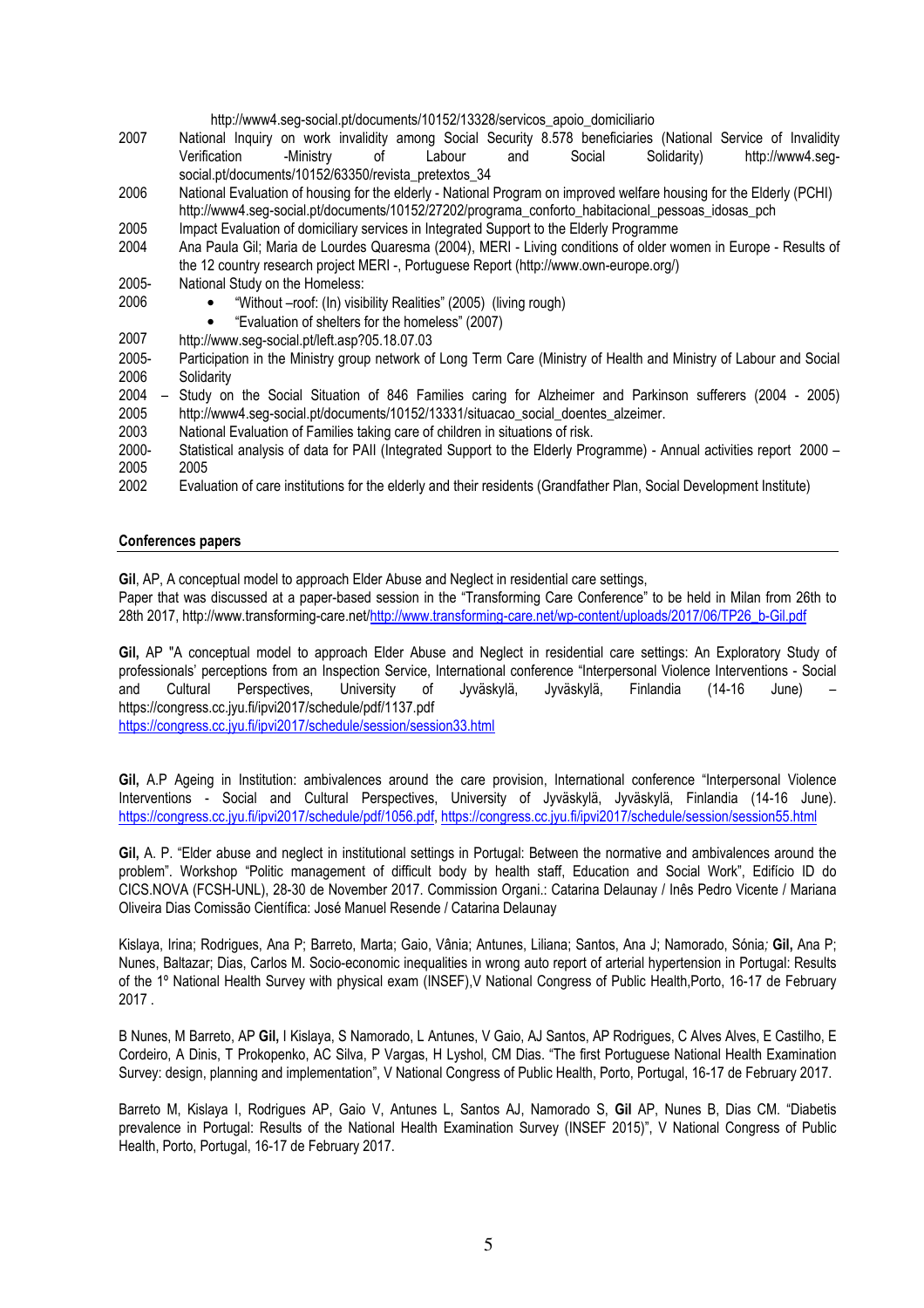A. Machado, I. Kislaya, V. Gaio, M Barreto, L Antunes, AJ Santos, S Namorado, AP Gil, B Nunes, CM Dias, Factors associated with regular influenza vaccination in chronic Portuguese patients: results from the 1st National Survey of Health with Physical Examination (INSEF, 2015), National Congress of Public Health (16.02.17)

B Nunes, M Barreto, AP Gil, I Kislaya, S Namorado, L Antunes, V Gaio, AJ Santos, AP Rodrigues, J Santos, C Alves-Alves, E Castilho, E Cordeiro, A Dinis, T Prokopenko, AC Silva, P Vargas, H Lyshol, CM Dias, The first Portuguese National Health Examination Survey (2015): design, planning and implementation, DOI: http://dx.doi.org/10.1093/eurpub/ckw175.104 ckw175.104 First published online: 4 November 2016 in http://eurpub.oxfordjournals.org/content/26/suppl\_1/ckw175.104.article-info

AP Rodrigues, I Kislaya, L Antunes, V Gaio, M Barreto, AJ Santos, AP Gil, S Namorado, H Lyshol, B Nunes, CM Dias; Prevalence of Elevated Cholesterol in Portugal: National Health Examination Survey Results (2015): Ana Paula Rodrigues. Eur J Public Health 2016; 26 (suppl\_1): ckw174.112. doi: 10.1093/eurpub/ckw174.112 https://academic.oup.com/eurpub/article/26/suppl\_1/ckw174.112/2449288/Prevalence-of-Elevated-Cholesterol-in-Portugal

L Antunes, I Kislaya, J Santos, AJ Santos, AP Gil, P Braz, AP Rodrigues, S Namorado, V Gaio, M Barreto, H Lyshol, B Nunes, CM Dias; Inequalities in oral health: ResultsfromtheFirst Portuguese NationalHealthExaminationSurvey: Liliana Antunes. Eur J PublicHealth 2016; 26 (suppl 1): ckw174.162. https://academic.oup.com/eurpub/articleabstract/26/suppl\_1/ckw174.162/2449338/Inequalities-in-oral-health-Results-from-the-First?redirectedFrom=fulltext

V Gaio, L Antunes, I Kislaya, AJ Santos, AP Gil, AP Rodrigues, S Namorado, M Barreto, H Lyshol, B Nunes, CM Dias; Socioeconomicinequalities in obesityprevalence: Portuguese HealthExaminationSurveyresults: Vânia Gaio. Eur J Public Health 2016; 26 (suppl\_1): ckw174.168. doi: 10.1093/eurpub/ckw174.168https://academic.oup.com/eurpub/issue/26/suppl\_1

AP Rodrigues, I Kislaya, L Antunes, V Gaio, M Barreto, AJ Santos, AP Gil, S Namorado, H Lyshol, B Nunes, CM Dias. "Prevalence of Elevated Cholesterol in Portugal: National Health Examination Survey (2015) Results", 9th European Public Health Conference, Viena, Áustria, 9-12 November 2016

Gil, P (2015) Ethical and methodological issues in violence against elderly people in Portugal: an intersection between sociological and public health research in the Sociological research on health Symposium: ethical issues ', 11 of December 2015, Egas Moniz – Instituto Superior de Ciências da Saúde, Portuguese Association of Sociology.http://www.aps.pt/cms/files/conteudos/file/ST%20SA%C3%9ADE/Folheto%20Simposio%20Saude\_2015\_final.pdf

Gil, Ana P. "Law and Rights of the older persons", Panel I - Older persons: victims of crime and violence-what protection? Auditorium of the center of Social support of Oeiras, Lisbon, 23.10.2015.

Gil, Ana, P. "Ageing, violence and rights" at the VII Seminar of Social Gerontology, ULHT – Auditorium Agostinho da Silva, Lisbon, 17.04.2015, (http://loc.grupolusofona.pt/index.php/details/4533-vii-seminario-gerontologia-social.html)

Gil, Ana, P. "Elder Abuse in Portugal" in the Multidisciplinary meeting - "Living the challenges of Age"- in the Auditorium of the center of Social support of Oeiras, Lisbon, 21.11.2014

A.P. Gil, I. Kislaya, A.J. Santos. (2014) "Health, well-being, violence and social support of population aged 60+: results from a national prevalence study", International conference Care, Health, and Well-being: the views of older people, Algarve University, 24 of January 2014.

Santos, AJ, Kislaya, Irina, Gil AP, Depressive symptoms and quality of life in older adults' population: quantitative and qualitative approaches, International Conference "Care, Health and Well-being: the views of older people", Faro, 24 to 26 of January 2014

Gil, Ana Paula; Kislaya, I., Santos, A.J., Nicolau, R., Nunes, B., Fernandes, A. (2014) Elder Abuse in Portugal: Findings From the First National Prevalence Study. Paper presented at VIII Portuguese Congress of Sociology – APS, Évora, 14 - 16 of April http://www.aps.pt/viii\_congresso/VIII\_ACTAS/VIII\_COM0075.pdf

Gil, A. P.; Kislaya, I., Santos, A.J., Nicolau, R., Nunes, B., Fernandes, A. (2014) Prevalence of elder abuse in Portugal: Findings from the first national study in Portugal, VIII Congresso Português de Sociologia – Associação Portuguesa de Sociologia, Évora, 14 - 16 April 2014. http://www.aps.pt/viii\_congresso/VIII\_ACTAS/VIII\_COM0075.pdf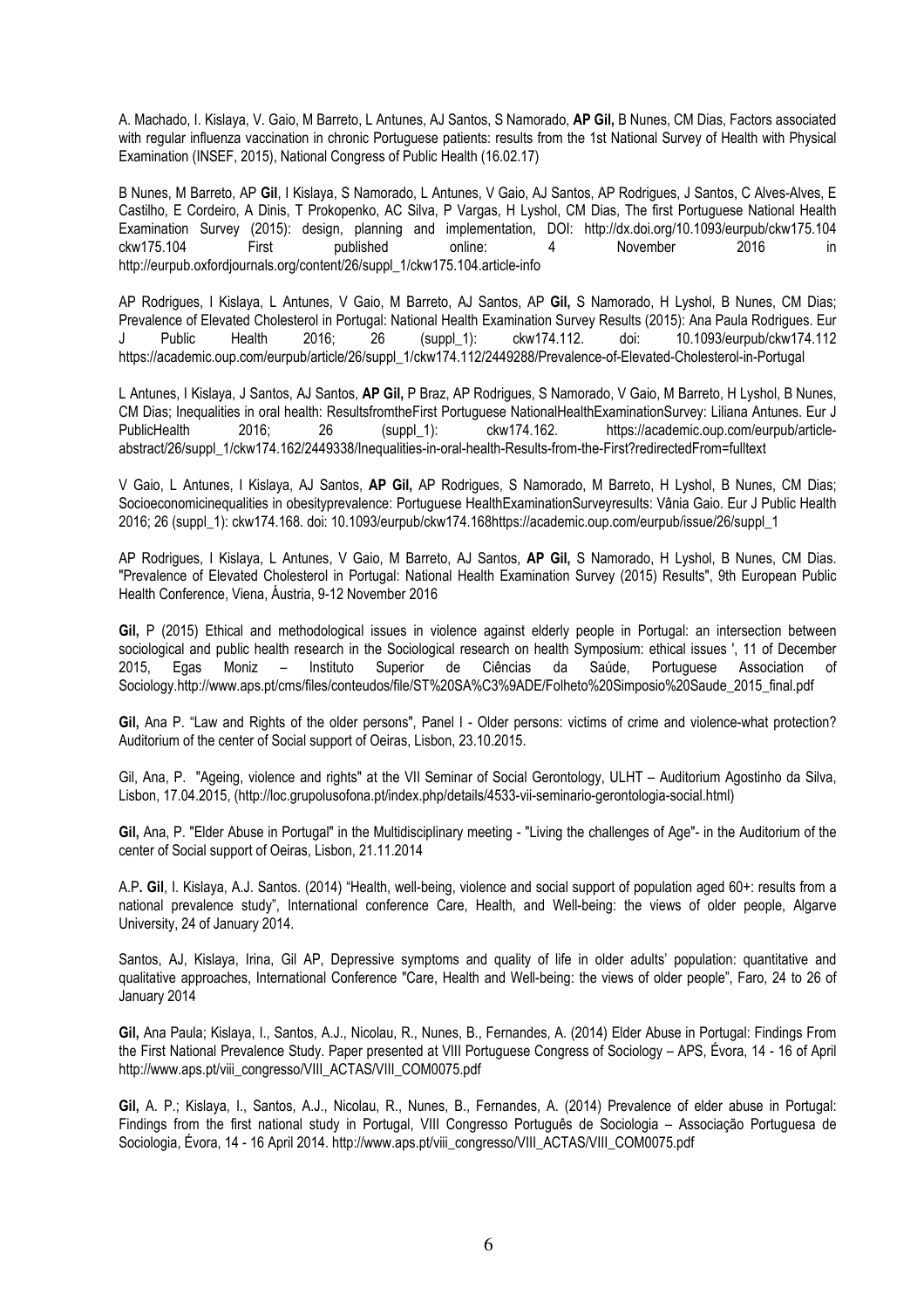Santos, AJ, Kislaya, Irina, Gil AP, Depressive symptoms and quality of life in older adults' population: quantitative and qualitative approaches, International Conference "Care, Health and Well-being: the views of older people", Faro, 24 to 26 of January 2014

Nicolau, R; Gil, AP; Kislaya I; Santos, AJ, "Violence against the elderly in family context: A regional analysis of the national prevalence" GeoSaude'2014 - I Congresso de Geografia da Saúde dos Países de Língua Portuguesa, Coimbra, Portugal, 21- 24 April 2014.

Gil, Ana P., National prevalence study of violence against the older persons in Portugal: qualitative and quantitative approaches, International Conference Interpersonal Violence Interventions – Social and Cultural Perspectives, University of Jyväskylä, Finland, 28 - 30 August 2013

Santos, A. J., Kislaya, I., Gil A.P. (2013) "Help seeking behaviour in Portuguese older adults victims of violence", comunicação aceite na conferência Interpersonal Violence Interventions – Social and Cultural Perspectives, University of Jyväskylä, Finland, 28 - 30 de August 2013

Kislaya, I., Santos, A. J., Nicolau, R., Gil A.P. (2013) "Violence against older adults in Portugal: findings from the first national prevalence study"- 6th European Public Health Conference, Bruxelas, Bélgica, 13 a 16 de Novembro 2013

Gil, Ana P., "Violence against older people - the invisibility of a problem", Faculdade de Ciências Sociais e Humanas (UNL), 03.06.13

Gil, Ana P. "The neglect of the elderly: exploratory settings" , Instituto Superior de Ciências Educativas, Odivelas, 16.05.13

Gil, Ana P., "Aging and violence against older persons", Escola Superior de Tecnologia e Gestão, Portalegre, 04.05.13

Gil, Ana. P.; Santos, A. J., "(In) visibility and paradoxes in violence against the elderly "paper presented at the VII Portuguese Congress of Sociology" – Society, Crisis and reconfigurations, APS, Porto, 21 June 2012. ISBN: 978-989-97981-0-6. http://www.aps.pt/vii\_congresso/papers/finais/PAP0604\_ed.pdf

Gil Ana P., "European Survey of Health with Physical Examination in Portugal: assessing the stages of planning and implementation, Congresso Nacional de Saúde Pública, Centro Hospitalar e Universitário de Coimbra, Centro de Congressos dos HUC, Coimbra, http://repositorio.insa.pt/handle/10400.18/1273, 26.10.12

Santos, Ana João; Gil, AP "Theoretical Explanations in Elder Mistreatment", Faculdade de Engenharia da Universidade do Porto (9.11.2012)

Gomes, I.; Burnay, R.; Fernandes, A.; Botelho,A.; Marques, A.; Gil,A. P. "Aging and health in Portugal: a gender analysis", the 10th Conference of the European Sociological Association, taking place from 7 - 10 September 2011 at Uni-Mail in Geneva, Switzerland.

Gil, Ana P.; Paixão, E. "EHES Portuguese pilot - Preliminary results of the pilot phase", Helsinki, 14 of June 2011.

Gil, Ana P., On the trail of neglect: the invisibility of a problem, Institute of Social Security, IP 20.01.11

Gil, Ana P., "First steps towards a Health Examination Survey in Portugal", Helsinki, 21 of September 2010

Gil, Ana P. - "Family and Institutional Violence against the elderly" in Workshop violence against the elderly - problems, dilems and challenges, Sintra City Hall, 21.07.09

Gil, Ana P. – "Violence in the family care" in seminar Violence against the elderly, promoted by the Portuguese Association for Victim Support, 1.10.08.

Gil, Ana, P. - "Family and Society - the role of the network of long term care", Santa Maria Hospital (20.05.08)

# Posters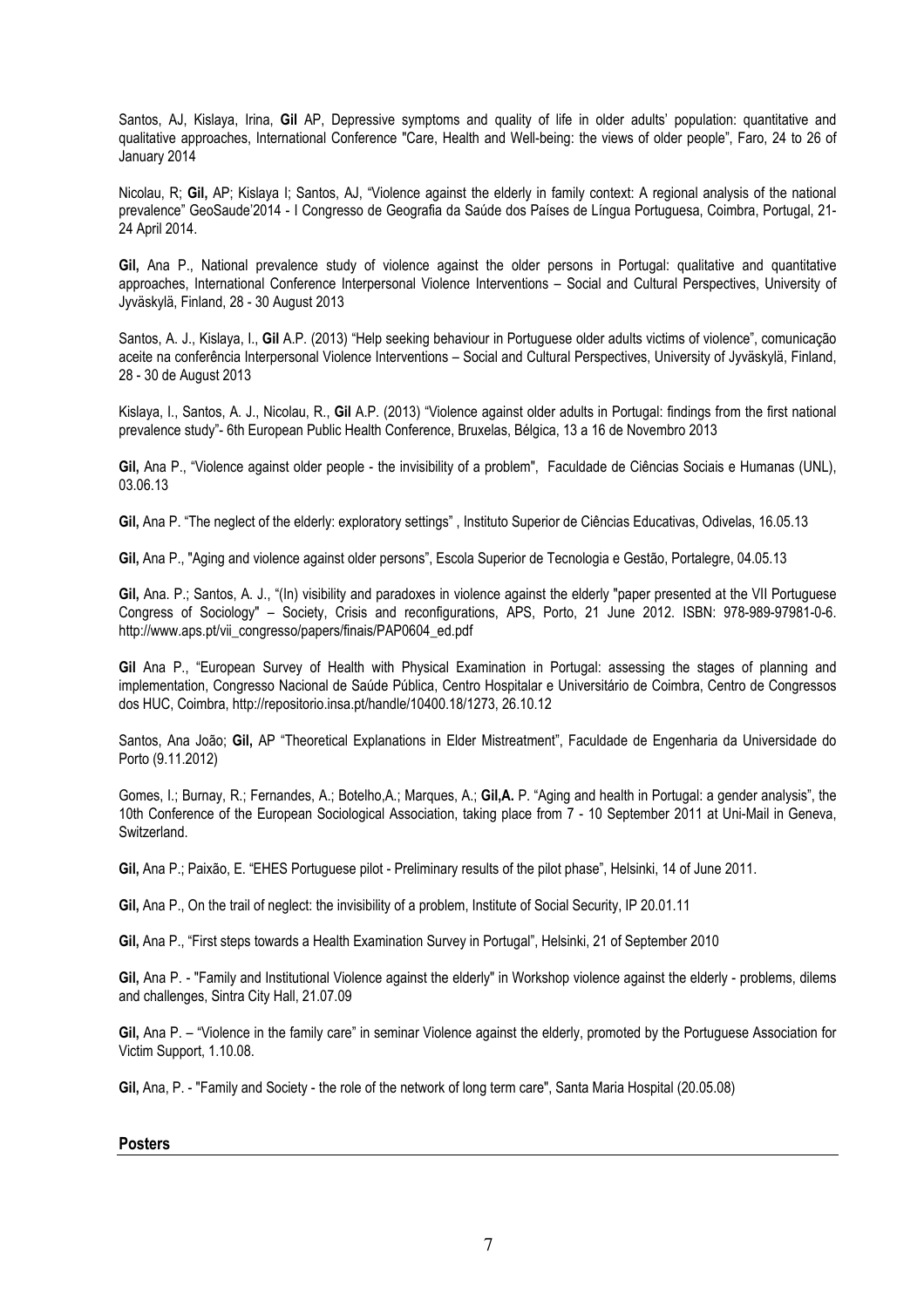Machado A, Kislaya I, Gaio V, Barreto M, Antunes L, Santos AJ, Namorado S, Gil AP, Nunes B, Dias CM. "Associated factors of anti-flu vaccination in chronic patients: Results of the National Health Examination Survey (INSEF 2015)", V National Congress of Public Health,Porto, Portugal, 16-17 de February 2017 – Poster.

B Nunes, M Barreto, AP Gil, I Kislaya, S Namorado, L Antunes, V Gaio, AJ Santos, AP Rodrigues, J Santos, C Alves-Alves, E Castilho, E Cordeiro, A Dinis, T Prokopenko, AC Silva, P Vargas, H Lyshol, CM Dias. "The first Portuguese National Health Examination Survey (2015): design, planning and implementation", 9th European Public Health Conference, Viena, Áustria, 9- 12 November 2016 – Poster.

V Gaio, L Antunes, I Kislaya, AJ Santos, AP Gil, AP Rodrigues, S Namorado, M Barreto, H Lyshol, B Nunes, CM Dias. "Socioeconomic inequalities in obesity prevalence: Portuguese Health Examination Survey results", 9th European Public Health Conference, Viena, Áustria, 9-12 November 2016 – Poster.

M Barreto, I Kislaya, AJ Santos, AP Gil, AP Rodrigues, L Antunes, S Namorado, V Gaio, H Lyshol, B Nunes, CM Dias. "Prevalence of Hypertension in Portugal: Results from the First National Health Examination Survey", 9th European Public Health Conference, Viena, Áustria, 9-12 November 2016 – Poster.

L Antunes, I Kislaya, J Santos, AJ Santos, AP Gil, P Braz, AP Rodrigues, S Namorado, V Gaio, M Barreto, H Lyshol, B Nunes, CM Dias. Inequalities in oral health: results from the First Portuguese National Health Examination Survey, 9th European Public Health Conference, Viena, Áustria, 9-12 November 2016 – Poster.

M Barreto, V Gaio, AJ Santos, I Kislaya, S Namorado, L Antunes, AP Gil, H Lyshol, R Fonseca, B Nunes, C Matias Dias. "Profile of the Portuguese Health Examination Survey Biospecimen Collection", Europe Biobank Week: Biobanking for Health Innovation, Viena, Áustria, 13-16 September 2016 – Poster.

Sónia Namorado, Ana João Santos, Irina Kislaya, Liliana Antunes, Vânia Gaio, Ana Paula Gil, Marta Barreto, Baltazar Nunes, Carlos Matias Dias. "First Portuguese Health Examination Survey and HBM: future opportunities", 2nd International Conference on Human Biomonitoring, Berlin, Alemanha, 17-18 April 2016 – Poster.

Gil, A.P., Santos A. J., Santos, J., Kislaya, I., Rodrigues, A. P., Namorado, S., Gaio, V., Barreto, M., Lyshol, H., Nunes,B., Matias Dias, C. (2015) Population's adherence to the Portuguese Health Examination Survey: the perspective of fieldwork teams. 8th European Public Health Conference, Milan, Italy, 14-17 October 2015. Section Health data: methodology, monitoring and reporting, YF15 (201501358) in http://ephconference.eu/programme/dynamic\_programme.php?programme=poster\_displays Eur J Public Health. 2015; 25(Suppl 3): 417. doi:10.1093/eurpub/ckv176.118. http://eurpub.oxfordjournals.org/content/eurpub/25/suppl\_3/ckv176.118.full.pdf

Kislaya, I., Rodrigues, A. P., Santos, J., Gaio, V., Gil, A. P, Santos A. J., Namorado, S., Barreto, M., Lyshol, H., Nunes, B., Matias Dias, C. (2015) Portuguese National Health Examination Survey: Lessons from data collection monitoring. Accepted for poster presentation. 8th European Public Health Conference, Milan, Italy, 14-17 October 2015. Disponível em: http://eurpub.oxfordjournals.org/content/eurpub/25/suppl\_3/ckv176.069.full.pdf Abstract publicado em: Eur J Public Health. 2015; 25(Suppl 3): 398. doi:10.1093/eurpub/ckv176.069. http://eurpub.oxfordjournals.org/content/eurpub/25/suppl\_3/ckv176.069.full.pdf

Namorado, S., Gil, A.P., Santos A. J., Kislaya, I., Gaio, V., Barreto, M., Lyshol, H., Nunes, B., Matias Dias, C. (2015) Participants' recruitment: preliminary results of Portuguese National Health Examination Survey. Accepted for poster presentation. 8th European Public Health Conference, Milan, Italy, 14-17 October 2015. Abstract publicado em: Eur J Public Health. 2015; 25(Suppl 3): 386. doi:10.1093/eurpub/ckv176.035. Disponível em:

http://eurpub.oxfordjournals.org/content/eurpub/25/suppl\_3/ckv176.035.full.pdf

Santos, A.J., Gil, A.P., Barreto, M., Gaio, V., Namorado, S., Kislaya, I., Lyshol, H., Nunes, B., Matias Dias, C. (2015) Portuguese National Health Examination Survey: questionnaire development. Oral presentation at 6th Conference of the European Survey Research Association (ESRA), Reiquejavique, Islandia, 13-17 de July 2015. http://hdl.handle.net/10400.18/3122

Gaio, V., Barreto, M., Faria, A.P., Kislaya, I., Namorado, S., Santos, A.J., Gil, A.P., Nunes, B., Dias, M.C. (2015),Influence of preanalytic conditions of hemolysis: preliminary results of the 1st national health survey with physical examination. Poster 1st Congress of Laboratory Quality Control for Portuguesespeaking Countries, Rio de Janeiro, Brasil, 21-24 June 2015. http://hdl.handle.net/10400.18/3271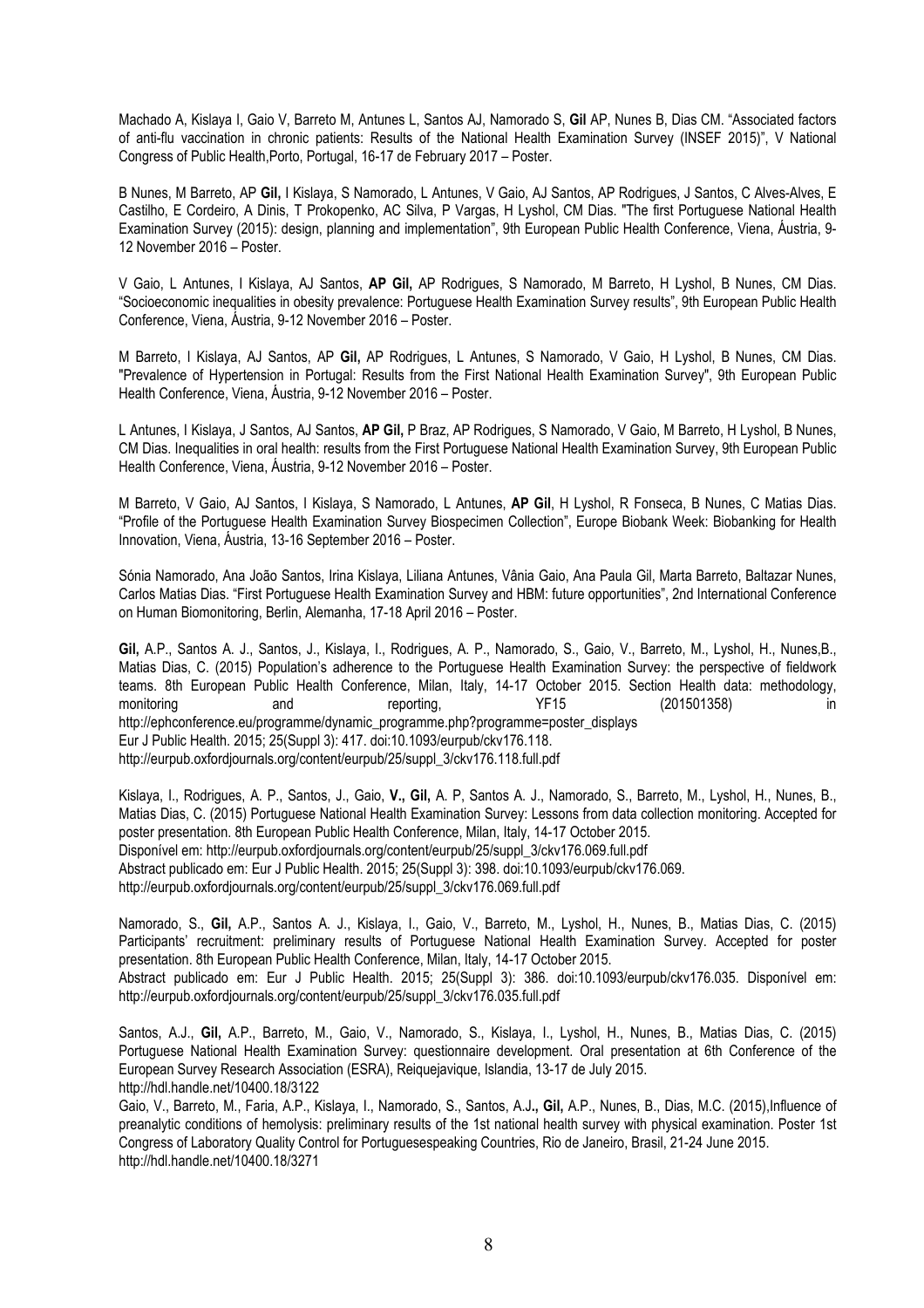Gaio, V., Barreto, M., Faria, A.P., Kislaya, I., Namorado, S., Santos, A.J., Gil, A.P., Nunes, B., Dias, M.C. (2015), Influence of preanalytical conditions on hemolysis index: preliminary results of the 1st national health survey with physical examination. Poster 7th Scientific Meeting of the Portuguese Society of Clinical Chemistry, Genetics and Laboratory, 17- 18 April 2015, Braga, Portugal.http://hdl.handle.net/10400.18/3203

Santos, A.J.; Gil, A. P., Kislaya, I., Nunes, B., Ribeiro, O. (2015), Short version of the geriatric depression scale: exploratory study of its validity in a Portuguese sample, Dublin, Irland, April of 2015

Gil, Ana, P.; Kislaya, K., Santos, A.J, Nicolau, R., Nunes, B., Fernandes, A.A. (2014) Violence against the older persons in Portugal. Conference on aging better – How?!, Fundacão Calouste Gulbenkian, Lisboa, Portugal, 15 of May 2014.

Gil, Ana P; Kislaya, I., Santos, A. J. (2013) "Co-occurrence of different types of violence in Portuguese elder adults", International Conference Interpersonal Violence Interventions – Social and Cultural Perspectives, University of Jyvaskyla, Finland, 28- 30 August 2013

Gil, Ana P, Santos, A; Baltazar; Marques, Rita, Nicolau, Rita, Fernandes, A.; Gomes, I.; Lobato Faria, P.; Lazaro, J.; Oliveira, Ma. Santos, C; Nuno, D.; Rasgado, S. Pargana, G., Ageing and violence, 7 of May 2012, INSA.IP, http://repositorio.insa.pt/handle/10400.18/983

Fernandes, A.; Botelho, A.; Gil, Ana P., Gomes, I, Burnay, R. "Ageing and health on a gender perspective. A study on NHS data in Portugal", (poster presents European Population Conference 2012 – Gender, Policies and Population", Stockholm, 13 - 16 of June 2012.

Gil, Ana P, Marta Barreto da Silva, Eleonora Paixão, Ausenda Machado, Ines Batista, Paulo Nogueira, Luis Sousa, Filomena Correia, Estela Fabião, Aida Fernandes, Maria Parreira Bila, Zaida Silva, Margarida Baptista, Paula Rasteiro, Eduardo Sousa, Vania Francisco, Ana Conceicão, Maria Martins, Mafalda Bourbon, Astrid Moura Vicente, Francisco Mendonça, Carlos Matias Dias, "The European Health Examination Survey Pilot in Portugal", Brussels, January/ 2012.

M. Barreto, V Gaio, A Fernandes, F Mendonc, a, F Horta Correia, A Beleza, Ana P Gil, M Bourbon, AM Vicente, CM Dias. Prevalence of diabetes-associated gene variants and its association with blood glucose levels in the Algarve population, Portugal. 61st Annual Meeting of the American Society of Human Genetics, San Francisco, USA, 2012.

Barreto;M., Francisco, V.; Rasteiro, P.; Sousa, E.; Vicente, A.; Bourbon,M.; Martins,F.; Seixas, T.; Fernandes, A.; Beleza,A.; Mendonca, F.; Gil, Ana, P.; Matias Dias, C. "Facts related to the collection of biological samples in the National Health Examination Survey – Portuguese component of the European Health Examination Survey" Poster American Society Human Genetic, Canada, 2011.

Gil, Ana P, Marta Barreto da Silva, Eleonora Paixão, Paulo Nogueira, Luis Sousa, Filomena Horta Correia, Estela Fabião, Aida Fernandes, Maria de Deus Parreira Bila, Zaida Araci Santos Silva, Margarida Maria de Sousa Baptista, Paula Cristina da Rosa Rasteiro, Eduardo Paulo Viegas de Sousa, Vania Francisco, Ana Lúcia Dias Conceição, Maria Luisa Palma Barão Martins, Ines Batista, Mafalda Bourbon, Francisco Mendonça, Carlos Matias Dias. "The first steps of the European Health Examination Survey in Portugal" - National Conference Public Health May/2010), Porto.

# Other publications (PT)

Santos, AJ; Kislaya, I; Gil, AP, Namorado, S., Barreto, M., Gaio,V. Nunes, B. (2017), O distress psicológico – prevalência de fatores associados na população residente em Portugal em 2015: resultados do Inquérito Nacional de Saúde com Exame Físico, OBSERVAÇÕES, Volume 6 – Número 20 (setembro-dezembro), ISSN: 0874-2928 | ESSN: 2182-8873, in http://www.insa.min-saude.pt/category/informacao-e-cultura-cientifica/publicacoes/boletim-epidemiologico-observacoes/

Kislaya, I.; Santos, A.J; Gil, A.P. Prevalência da violência na população portuguesa com 60+ anos, OBSERVACÕES, nº 8, Agosto de 2014. http://repositorio.insa.pt/bitstream/10400.18/2246/1/observacoes\_8\_2014\_artigo1.pdf

Barreto, Marta; Kislaya, Irina; Gaio, Vânia; Rodrigues, Ana P; Santos, Ana J; Namorado, Sónia; Antunes, Liliana; Gil, Ana P; Boavida, José M; Silva, Ana C; Vargas, Patrícia; Prokopenko, Tamara; Nunes, Baltazar; Dias, Carlos M; Group, INSEF R. 2017. "Prevalência, conhecimento e controlo da diabetes em Portugal: resultados do Inquérito Nacional de Saúde com Exame Físico (INSEF 2015)", Boletim Epidemiológico OBSERVAÇÕES 6, Supl 9: 34 - 38.